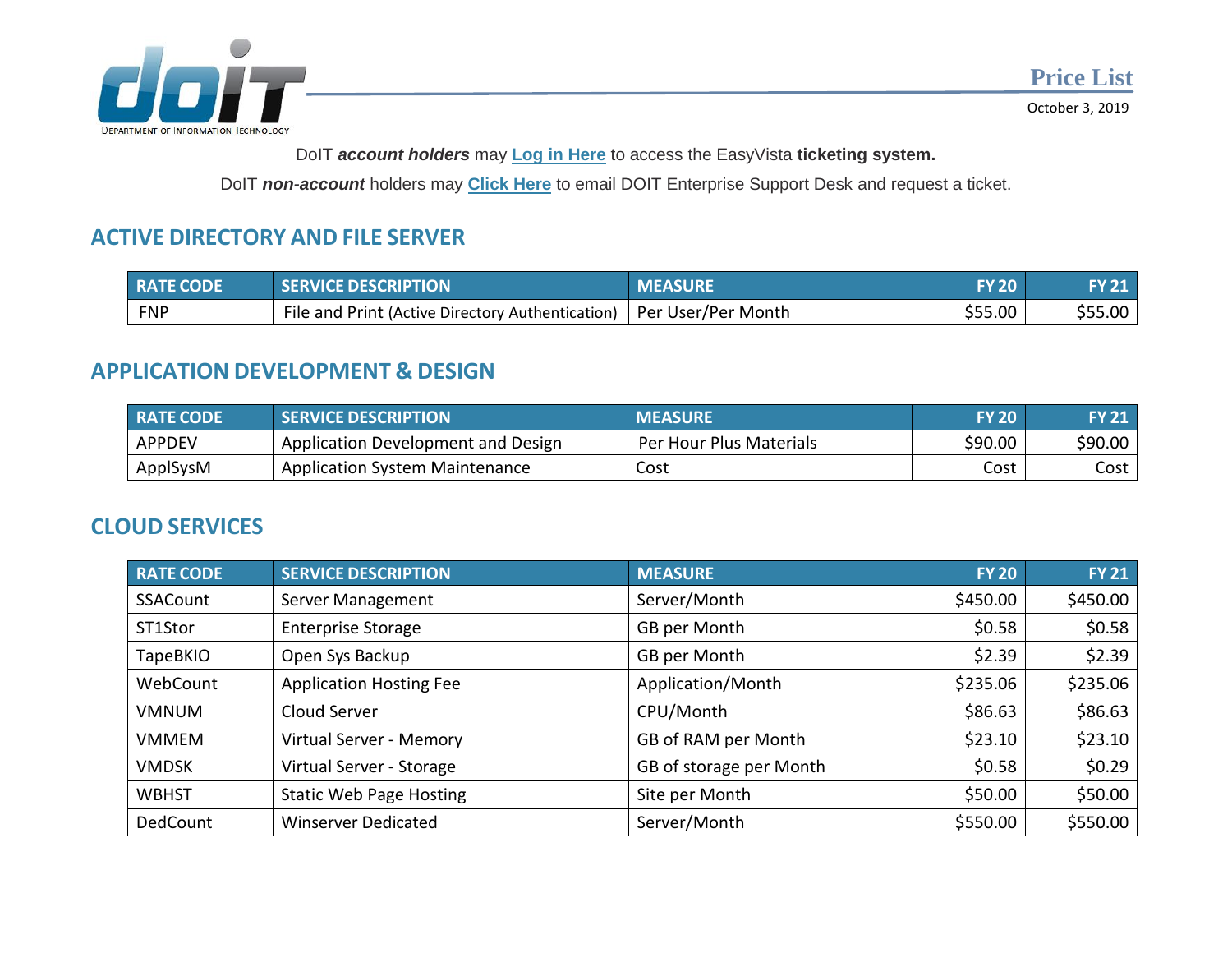# **CONSULTING/TRAINING**

| <b>RATE CODE</b> | <b>SERVICE DESCRIPTION</b> | <b>MEASURE</b>      | <b>FY 20</b> | <b>FY 21</b> |
|------------------|----------------------------|---------------------|--------------|--------------|
| <b>ITCS</b>      | <b>IT Consulting</b>       | Per Hour            | \$185        | \$185        |
| <b>TRAINING</b>  | <b>'T Training Course</b>  | Cost plus Materials | Cost         | Cost         |

#### **DATA CENTER SERVICES**

| <b>RATE CODE</b> | <b>SERVICE DESCRIPTION</b> | <b>MEASURE</b>      | <b>FY 20</b> | <b>FY 21</b> |
|------------------|----------------------------|---------------------|--------------|--------------|
| COLoc            | Rack Unit Fee              | Rack Unit per Month | \$32.00      | \$32.00      |

# **DATA NETWORK SERVICES**

| <b>RATE CODE</b> | <b>SERVICE DESCRIPTION</b> | <b>MEASURE</b>     | <b>FY 20</b> | <b>FY 21</b>        |
|------------------|----------------------------|--------------------|--------------|---------------------|
| <b>ITRGEN</b>    | <b>Internet Access</b>     | FTE Billed Monthly | \$1.14       | \$1.14              |
| <b>WANCON</b>    | <b>WAN Services</b>        |                    | Cost         | Cost                |
| $MES1-3$         | <b>WAN 1-3 MG</b>          | Per Month          | \$475.00     | <b>DISCONTINUED</b> |
| <b>MES4-7</b>    | <b>WAN 4-7 MG</b>          | Per Month          | \$595.00     | <b>DISCONTINUED</b> |
| <b>MESCOR</b>    | <b>WAN MES Core</b>        | Per Month          | \$769.00     | <b>DISCONTINUED</b> |
| <b>MESCOS</b>    | WAN MES Core Shared        | Monthly            | \$383.98     | <b>DISCONTINUED</b> |
| <b>MES10</b>     | WAN MES 10 MEG             | Monthly            | \$58.99      | <b>DISCONTINUED</b> |
| <b>MES100</b>    | <b>WAN 100 MEG</b>         | Monthly            | \$386.06     | <b>DISCONTINUED</b> |
| <b>MESGIG</b>    | <b>WAN GIGABIT</b>         | Monthly            | \$1,172.00   | <b>DISCONTINUED</b> |
| <b>MESGBC</b>    | <b>WAN GIG Core</b>        | Monthly            | \$3,658.00   | <b>DISCONTINUED</b> |
| <b>MESGCS</b>    | WAN GIG Core Shared        | Monthly            | \$1,830.00   | <b>DISCONTINUED</b> |
| <b>NETENG</b>    | <b>Network Engineering</b> | Per Hour           | \$88.00      | \$88.00             |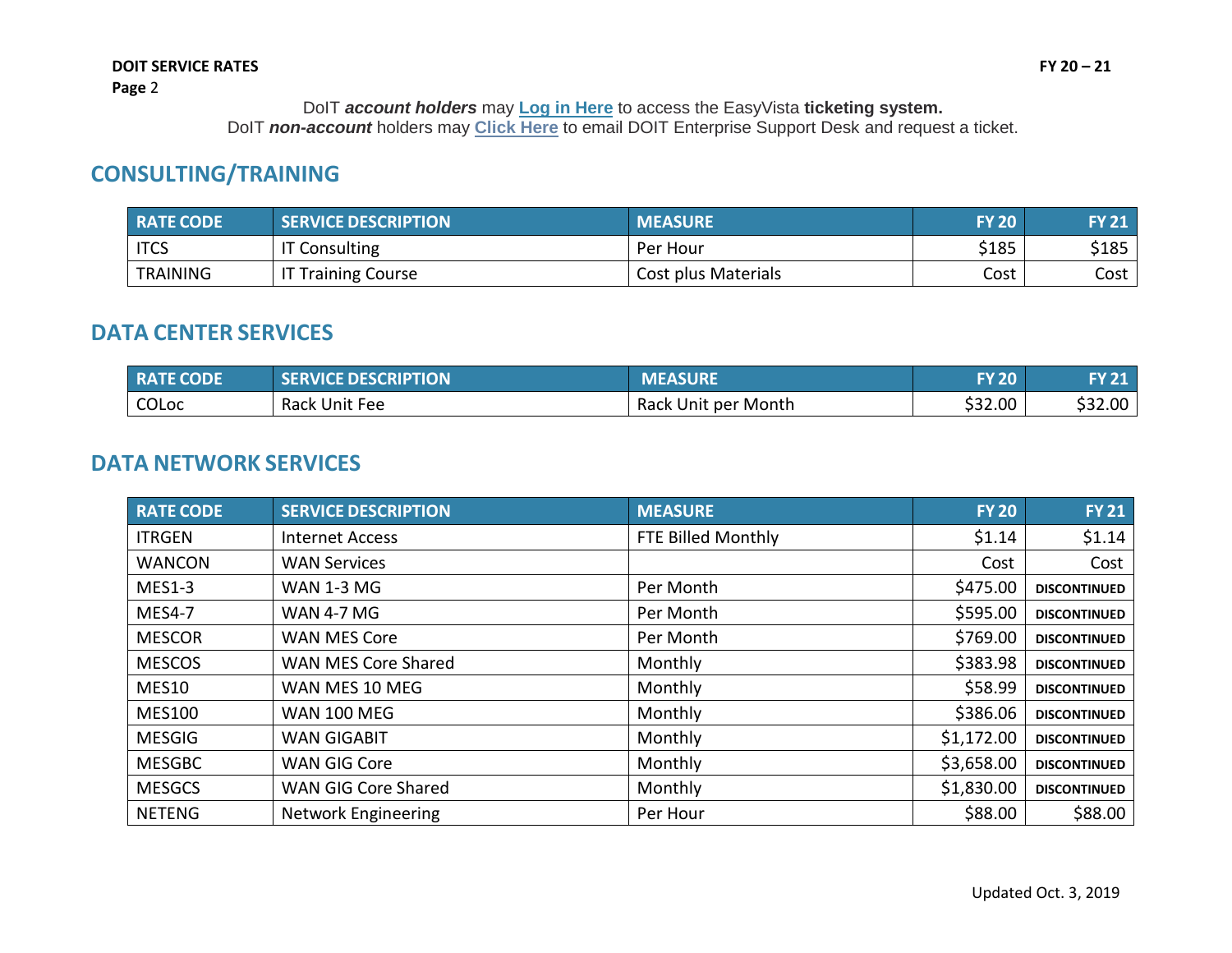#### **DESKTOP SUPPORT**

| <b>RATE CODE</b> | <b>SERVICE DESCRIPTION</b>   | <b>MEASURE</b> | <b>FY20</b> | <b>FY 21</b> |
|------------------|------------------------------|----------------|-------------|--------------|
| <b>SDMDSK</b>    | <b>Basic Desktop Support</b> | Per Hour       | \$47.00     | \$47.00      |

#### **EMAIL SERVICES**

| <b>RATE CODE</b> | <b>SERVICE DESCRIPTION</b>      | <b>MEASURE</b>     | <b>FY 20</b> | <b>FY 21</b> |
|------------------|---------------------------------|--------------------|--------------|--------------|
| MailBox          | Mail Box Fee                    | Mailbox per Month  | \$8.50       | \$8.50       |
| xStorage         | <b>Email Additional Storage</b> | 1GB Addtl. Monthly | \$7.50       | \$7.50       |
| <b>ECRYPT</b>    | <b>Email Encryption</b>         | Mailbox per Month  | \$1.50       | \$1.50       |

### **ENTERPRISE SOFTWARE LICENSING**

| <b>RATE CODE</b> | <b>SERVICE DESCRIPTION</b> | <b>MEASURE</b>                                        | <b>FY 120</b> | <b>FY 21</b> |
|------------------|----------------------------|-------------------------------------------------------|---------------|--------------|
| <b>ADOBE</b>     | Adobe Acrobat Software     | <b>Billed</b><br>Per FY July Email Count /<br>Monthly | \$1.47        | 1.47         |

#### **MAINFRAME SERVICES**

| <b>RATE CODE</b> | <b>SERVICE DESCRIPTION</b> | <b>MEASURE</b> | <b>FY 20</b> | <b>FY 21</b> |
|------------------|----------------------------|----------------|--------------|--------------|
| Z003, ZCS2, ZZ32 | General CPU, CICS, DB2     | CPU Seconds    | \$0.40       | \$0.40       |
| ZDSK@@01         | Disk Occupancy             | GB/Day         | \$0.61       | \$0.61       |
| ZTPE@@03         | <b>Tape Occupancy</b>      | Dataset        | \$0.004      | \$0.004      |
| Z017             | <b>Print Pages</b>         | Page           | \$0.15       | \$0.15       |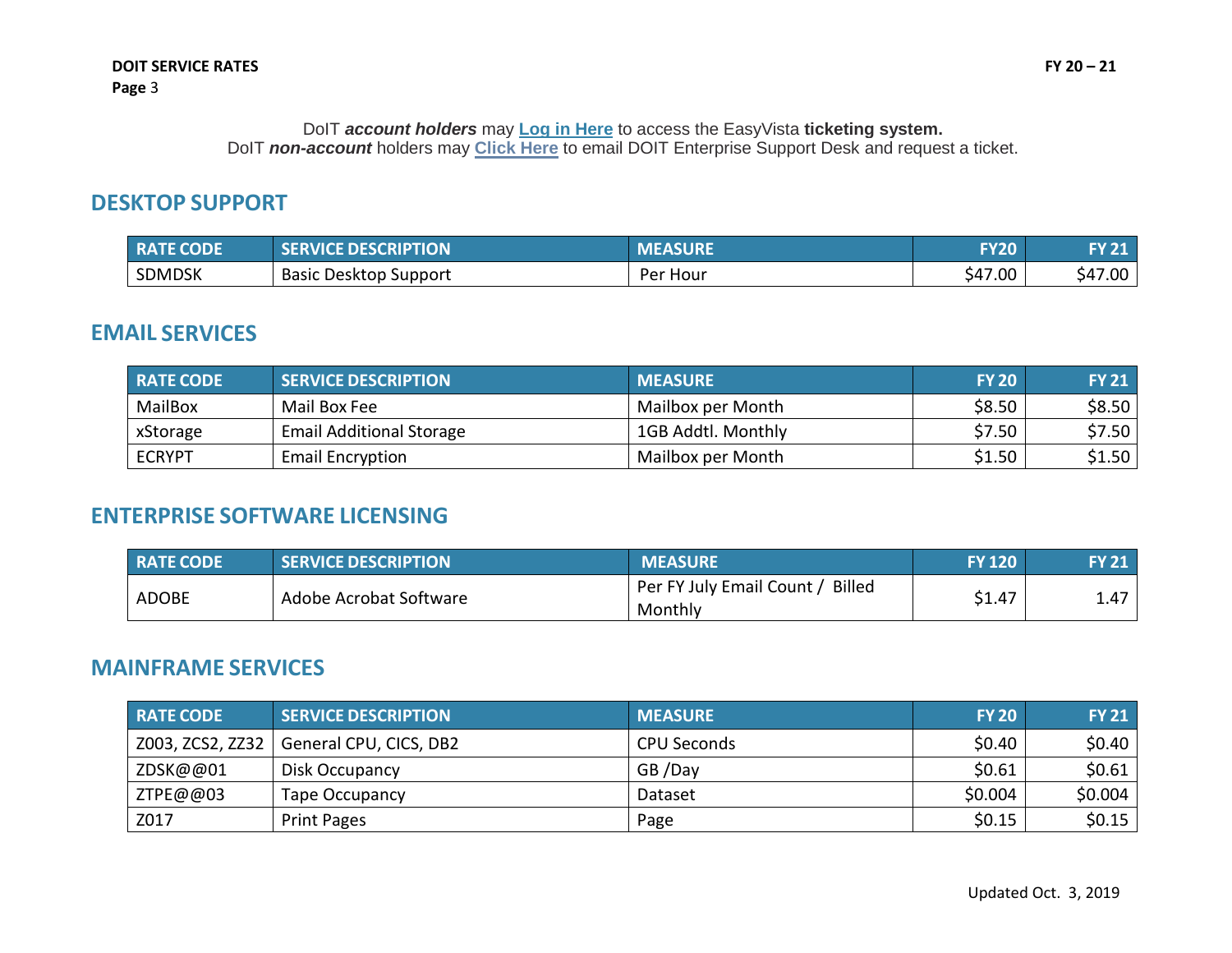# **MOBILE COMMUNICATION SERVICES**

| RATE CODE     | <b>SERVICE DESCRIPTION</b>  | <b>MEASURE</b> | <b>FY 20</b> | <b>FY 21</b> |
|---------------|-----------------------------|----------------|--------------|--------------|
| <b>WIRBAS</b> | <b>Basic Access Fee</b>     | Line per Month | \$36.00      | \$36.00      |
| <b>WIRENH</b> | <b>Enhanced Access Fee</b>  | Line per Month | \$50.25      | \$50.25      |
| <b>WIRPDA</b> | <b>PDA Access Fee</b>       | Line per Month | \$68.50      | \$68.50      |
| <b>WIRARC</b> | <b>Broadband Access Fee</b> | Line per Month | \$43.00      | \$43.00      |
| <b>WIRMSC</b> | <b>Wireless Equipment</b>   | Cost           | Cost         | Cost         |
| <b>WIRTET</b> | Data Tethering Service      | Line per Month | \$10.25      | \$10.25      |

#### **RADIO SERVICES**

| <b>RATE CODE</b> | <b>SERVICE DESCRIPTION</b>    | <b>MEASURE</b>         | <b>FY 20</b> | <b>FY 21</b> |
|------------------|-------------------------------|------------------------|--------------|--------------|
| <b>RS-BAS</b>    | <b>Base Station</b>           | Device per Month       | \$507.00     | \$635.00     |
| RS-SCC           | Single - Channel Console      | Device per Month       | \$525.00     | \$654.00     |
| RS-MCC           | Multi - Channel Console       | Device per Month       | \$1,360.00   | \$1,699.00   |
| RS-MR            | Mobile Radio                  | Device per Month       | \$67.00      | \$83.50      |
| <b>RS-RPT</b>    | Mobile Repeater               | Device per Month       | \$142.00     | \$169.78     |
| <b>RS-CONTR</b>  | <b>Contracted Maintenance</b> | <b>Contract Amount</b> | Contract     | Contract     |
| RS-PR            | Portable Radio                | Device per Month       | \$130.00     | \$155.00     |
| RS-TM            | <b>Telemotes</b>              | Device per Month       | \$67.00      | \$83.65      |

### **SHARE SERVICES**

| <b>RATE CODE</b> | <b>SERVICE DESCRIPTION</b>     | <b>MEASURE</b>         | <b>FY 20</b> | <b>FY 21</b> |
|------------------|--------------------------------|------------------------|--------------|--------------|
| <b>SHRDEV</b>    | SHARE Agency - Specific Design | Per Hour plus Material | \$150.00+    | $$150.00+$   |
| <b>HCM</b>       | <b>SHARE Subscription Fee</b>  | Annual                 | \$415.00     | \$415.00     |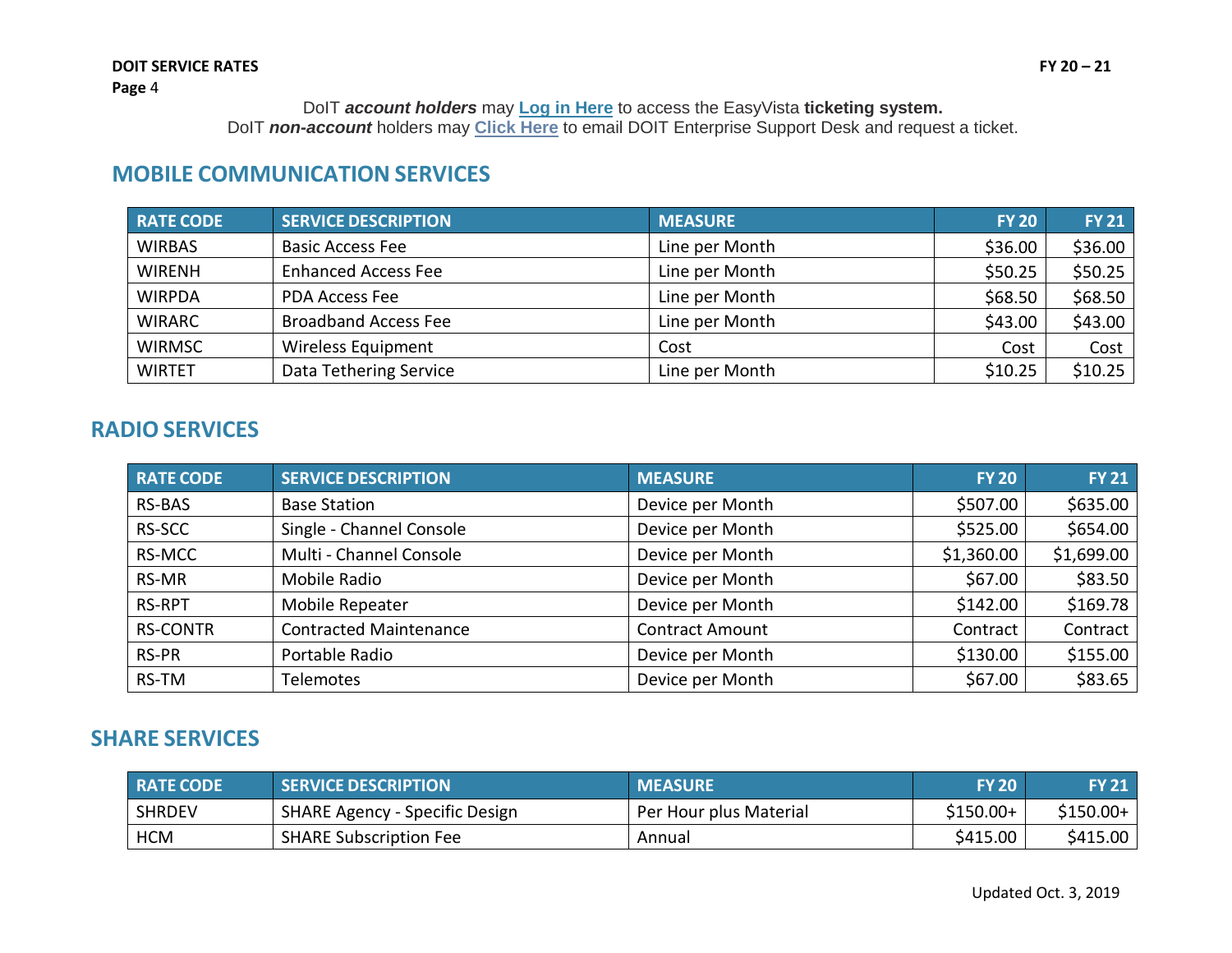# **VOICE SERVICES**

| <b>RATE CODE</b> | <b>SERVICE DESCRIPTION</b>              | <b>MEASURE</b>                     | <b>FY 20</b> | <b>FY 21</b> |
|------------------|-----------------------------------------|------------------------------------|--------------|--------------|
| <b>VODIAL</b>    | Dial Tone                               | <b>Basic Dial Tone/Fax Monthly</b> | \$31.50      | \$31.50      |
| <b>VOSET</b>     | <b>Basic Desk Set</b>                   | Desk Telephone Monthly             | \$37.25      | \$37.25      |
| <b>VORECP</b>    | <b>Reception Phone</b>                  | Device per Month                   | \$60.50      | \$60.50      |
| <b>MAC</b>       | Telephone – MAC (Move, Add and Changes) | Per Hour                           | \$117.00     | \$117.00     |
| <b>TOLLLD</b>    | Long Distance                           | Per Minute                         | \$0.05       | \$0.05       |
| <b>TOLLFR</b>    | <b>Toll Free Service</b>                | Per Minute                         | \$0.05       | \$0.05       |
| <b>VOMAIL</b>    | Voice Mail                              | Mailbox per Month                  | \$11.50      | \$11.50      |
| <b>VCFSTD</b>    | Conf. Calling - Standard                | Port per Minute                    | \$0.15       | \$0.15       |
| <b>VCFMSC</b>    | Conf Calling - Misc.                    | Cost                               | <b>COST</b>  | <b>COST</b>  |
| <b>VCFUAT</b>    | Conf. Calling Instant Meet              | Port per Minute                    | \$0.09       | \$0.09       |
| VAACD            | <b>Auto Call Distribution</b>           | Agent per Month                    | \$36.00      | \$36.00      |
| <b>VAIVR</b>     | <b>Interactive Voice Response</b>       | Per Call                           | \$0.08       | \$0.08\$     |
| <b>VORCR</b>     | <b>Voice Recording</b>                  | Per Month                          | \$15.00      | \$15.00      |
| TX2SP            | Text 2 Speech                           | Per Minute                         | \$0.04       | \$0.04\$     |
| <b>TELDAT</b>    | <b>Telephone Data Service</b>           | Per Month                          | \$15.00      | \$15.00      |
| <b>ESTWT</b>     | Est. Hold Wait Time                     | Per Month                          | \$550.00     | \$550.00     |
| VASRGN           | Speech Recognition                      | Per License per Month              | \$45.50      | \$45.50      |

# **VINE**

| <b>RATE CODE</b> | <b>SERVICE DESCRIPTION</b>                           | <b>MEASURE</b> | <b>FY 20</b> | <b>FY 21</b>                |
|------------------|------------------------------------------------------|----------------|--------------|-----------------------------|
| <b>VINE</b>      | VINE (Victim Information & Notification<br>Everyday) |                |              | $$95,945.00$   \$115,647.74 |